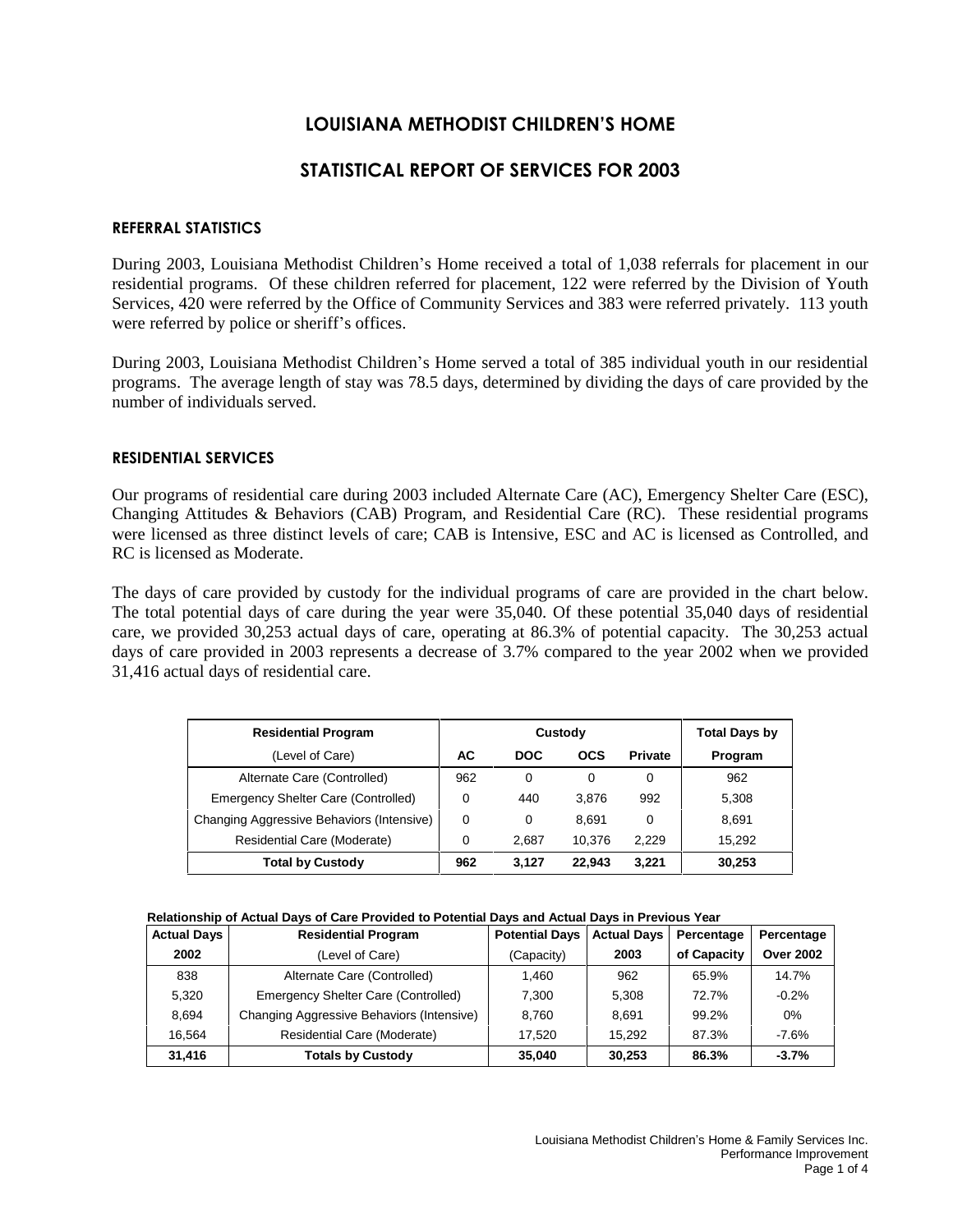### **Days of Residential Care Provided by Contract**

| <b>Residential Services Contracts</b> | Contractual<br>Days of Care | Actual | <b>Number</b><br>Days of Care Over Contract | Percentage<br><b>Over Contract</b> | Percentage<br>of Capacity |
|---------------------------------------|-----------------------------|--------|---------------------------------------------|------------------------------------|---------------------------|
| OCS - Emergency Shelter Care          | 4680                        | 3,876  | $-804$                                      | $-17.1\%$                          | 82.8%                     |
| OCS - Changing Aggressive Behaviors   | 8.760                       | 8.691  | - 69                                        | $-0.8%$                            | 99.2%                     |
| OCS - Residential Care                | 8.760                       | 10.376 | 1.616                                       | 18.4%                              | 118.4%                    |
| DOC - Residential Care                | 3.650                       | 3.127  | $-523$                                      | $-14.3%$                           | 85.7%                     |

Statistics related to the custody, race and gender of our residents are provided below:

### **Individuals By Race, Gender And Custody**

|               | <b>Black</b> |      |        |       | White |        | Other |      | <b>TOTAL</b> |       |      |        |
|---------------|--------------|------|--------|-------|-------|--------|-------|------|--------------|-------|------|--------|
| Custody       | ⊺otal        | Male | Female | Total | Male  | Female | Total | Male | Female       | Total | Male | Female |
| AC            | 67           | 34   | 33     | 46    | 26    | 20     | 0     | 0    | 0            | 113   | 60   | 53     |
| <b>DOC</b>    | 9            |      | 9      | 10    | 0     | 10     | 0     | 0    | 0            | 19    | 0    | 19     |
| <b>OCS</b>    | 60           | 31   | 29     | 51    | 26    | 25     | 5     | 3    | 2            | 116   | 60   | 56     |
| PRI           | 3            |      | 2      | 19    | 10    | 9      | 0     | 0    | 0            | 22    | 11   | 11     |
| <b>TOTALS</b> | 139          | 66   | 73     | 126   | 62    | 64     | 5     | 3    | 2            | 270   | 131  | 139    |

#### **Custody by Race**

| Race          | АC    | <b>DOC</b> | <b>OCS</b> | <b>PRI</b> |
|---------------|-------|------------|------------|------------|
| <b>Black</b>  | 59.3% | 47.4%      | 51.7%      | 13.6%      |
| White         | 40.7% | 52.6%      | 44.0%      | 86.4%      |
| Hispanic      |       | O          | 4.3%       |            |
| <b>TOTALS</b> | 100%  | 100%       | 100%       | 100%       |

#### **Percent Private/State by Race**

| Race         | <b>PRI</b> | SТ    |
|--------------|------------|-------|
| <b>Black</b> | 13.6%      | 54.8% |
| White        | 86.4%      | 43.1% |
| Hispanic     |            | 2.1%  |

#### **Racial Distribution**

| Race                       | %     |
|----------------------------|-------|
| <b>Black</b>               | 51.5% |
| White                      | 46.6% |
| Hispanic                   | 1.9%  |
| TOTAL                      | 100%  |
| <b>Gender Distribution</b> |       |

| Gender       | %     |
|--------------|-------|
| Male         | 48.5% |
| Female       | 51.5% |
| <b>TOTAL</b> | 100%  |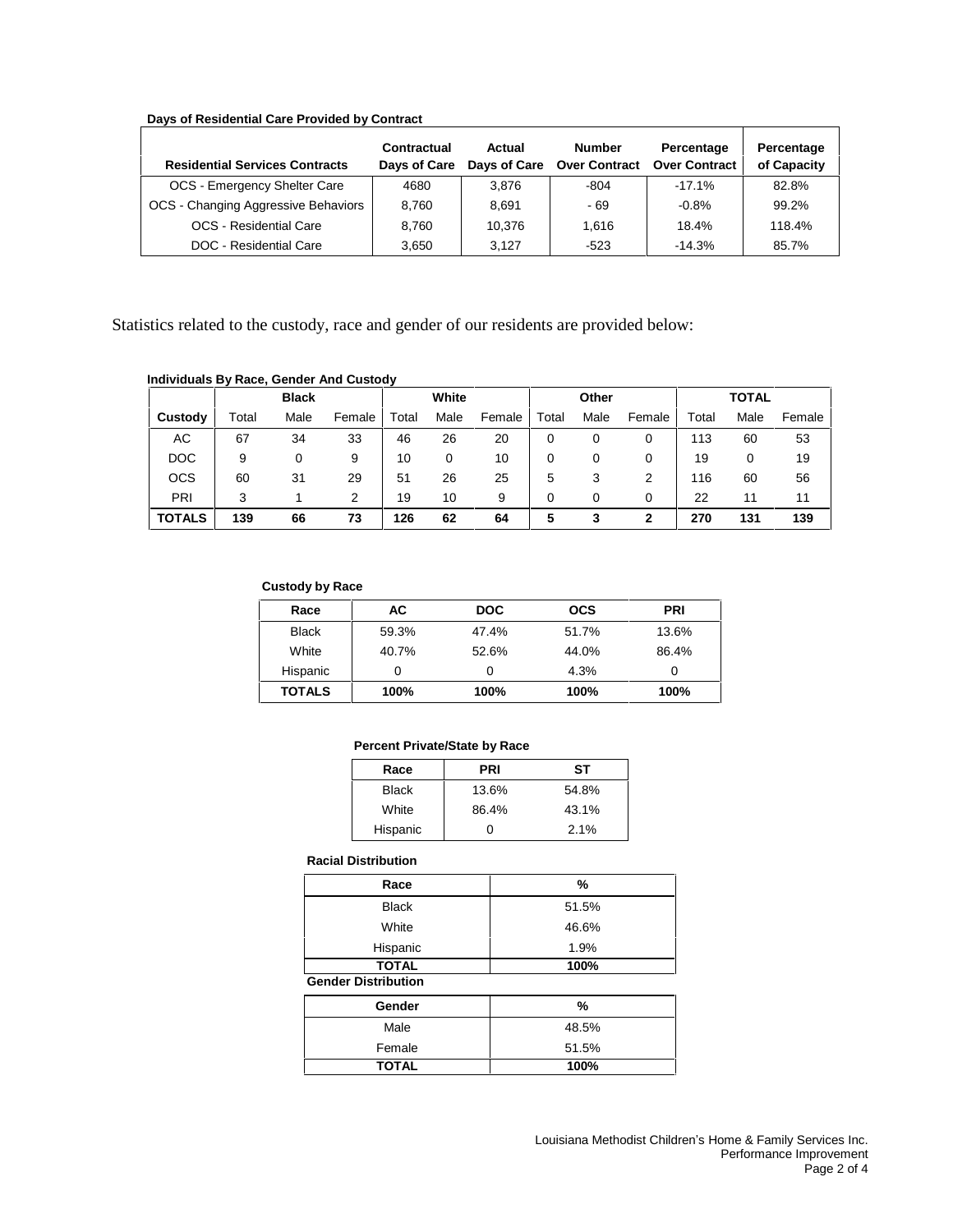### ADMISSIONS, DISCHARGES, AND LENGTH OF STAY STATISTICS

Statistics related to the admission and discharges of youth from the different levels of care are presented in the chart below. For purposes of utilization review, these statistics also provide information regarding length of stay by custody and level of care.

|                     |              | <b>Continued</b> | <b>Admitted</b> | <b>Discharged</b> | <b>Continued</b> |                     | Days   | Average    |
|---------------------|--------------|------------------|-----------------|-------------------|------------------|---------------------|--------|------------|
| <b>Residential</b>  |              | from             | in              | <b>In</b>         | To               |                     | Of     | <b>LOS</b> |
| Program             | Custody      | 2002             | 2003            | 2003              | 2004             | <b>Participants</b> | Care   | (days)     |
| <b>CAB</b>          | <b>OCS</b>   | 24               | 11              | 11                | 24               | 35                  | 8,691  | 248.31     |
| <b>AC</b>           | AC           | 2                | 113             | 111               | 2                | 115                 | 962    | 8.36       |
| <b>ESC</b>          | <b>DOC</b>   | 2                | 19              | 18                | 3                | 21                  | 440    | 20.95      |
|                     | <b>OCS</b>   | 6                | 66              | 70                | 9                | 72                  | 3.876  | 53.83      |
|                     | PRI          | 3                | 22              | 21                | 2                | 25                  | 992    | 39.68      |
|                     | <b>TOTAL</b> | 11               | 107             | 109               | 14               | 118                 | 5,308  | 44.98      |
| <b>RGC</b>          | DOC          | $\overline{7}$   | 17              | 18                | 6                | 24                  | 2.687  | 111.96     |
|                     | <b>OCS</b>   | 31               | 39              | 35                | 29               | 70                  | 10.376 | 148.23     |
|                     | PRI          | 5                | 18              | 17                | 9                | 23                  | 2,229  | 96.91      |
|                     | <b>TOTAL</b> | 43               | 74              | 70                | 44               | 117                 | 15,292 | 130.70     |
| <b>GRAND TOTALS</b> |              | 80               | 305             | 301               | 84               | 385                 | 30,253 | 78.58      |

### **INDEPENDENT LIVING**

During 2003, 540 structured classes and seminars were presented to 16-21 year olds. This is an increase of 31.7% from the 410 classes and seminars taught in 2002. A total of 220 individual youth received services from the Independent Living Program. Children in the care of our agency, other child care agencies and in foster care have attended classes in subjects such as apartment hunting, check writing, banking, nutrition and many other subjects related to living independently. Our staff provided services to a catchment area that covers all of northeast Louisiana, from Lincoln Parish to the Mississippi River.

Each participant in the Independent Living Program receives a pre-test and post-test for independent living skills assessment. During 2003 the average score on pre-tests was 67% with the average on post-tests being 80% for a pre-test/post-test average improvement of 19.4%.

## **FAMILY COUNSELING CENTER**

During 2003, a total of 730 individuals were served through the Family Counseling Center. This is an increase of 34% over the previous year's total of 544. There were 112 outpatient client cases (non-CVA) yielding a total of 187 individual family members seen in outpatient therapy. There were 78 residential clients yielding a total of 219 individual family members seen in family therapy. The Crime Victims Assistance (CVA) grant served an additional 57 residential youth and 35 outpatient cases comprised of 84 individuals, serving a total of 141 individuals. 17 of the residential youth served by CVA were also seen in family therapy. The Family Counseling Center served a total of 171 individuals through educational and informative services.